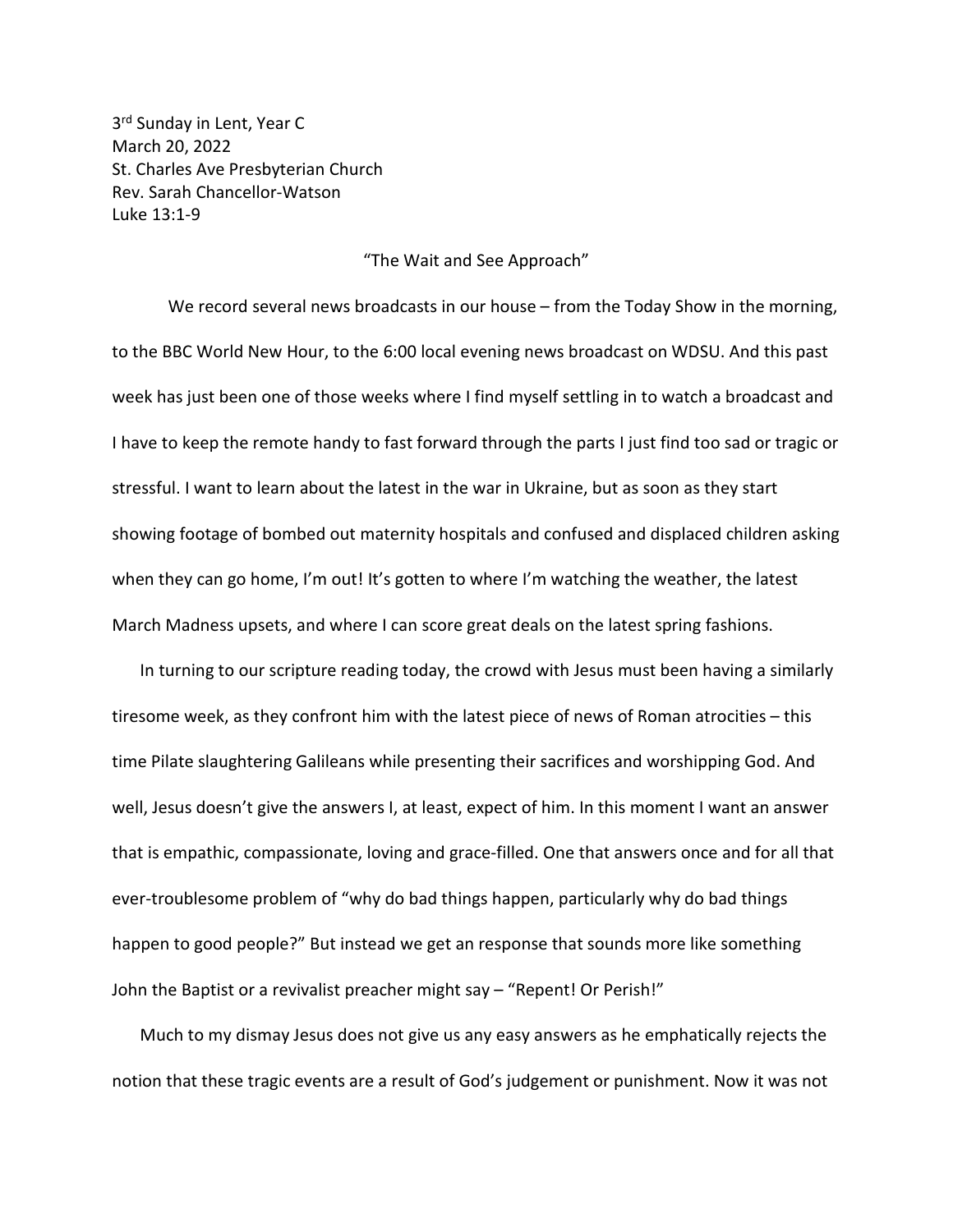an uncommon belief in  $1<sup>st</sup>$  century Judaism that tragedy and unfortunate circumstances were the result of sin - either an individual's sin or their ancestors. But Jesus rejects simplistic answers, quick fixes, and shallow theological thinking that stimies our spiritual growth and our response to the most complex, deep, and troubling questions of our humanityco, . The truth is that there are just some things that we aren't fully going to understand – and that is at times a deeply unsatisfying thing to admit, but there is a mystery that we must lean into, knowing God is in that mystery working for the healing and reconciliation of the world. We can be assured that God has nothing to do with making these bad things happen – these things are not "of God." But God is certainly not absent from them.

Jesus tell us to not worry so much about the unknowable and the uncontrollable, but instead focus on what we can know, what we can control – our own hearts and lives. It's easy for us to look on this passage and be judgmental of the  $1<sup>st</sup>$  century crowd and their beliefs in a punitive and unfeeling God. But deep down we do still believe that everything in life is earned – both the good things and the bad things. Jesus reminds us in no uncertain terms that in fact all of us are sinners and apart from God are destined for death and destruction, and making these judgement calls are often easier than looking inward at our precarious position in life and our responsibilities to respond to the suffering around us. This sense of control we try to yield only isolates us from suffering and heartbreak. It takes us further away from the heart of God and further away from our common humanity.

The word, "repent" that Jesus uses is "*metanoia,"* and it has several meanings – much more than the contrition and penitence that we often associate with this word. A fuller understanding of the word would be more like the changing of hearts and lives. Repentance is a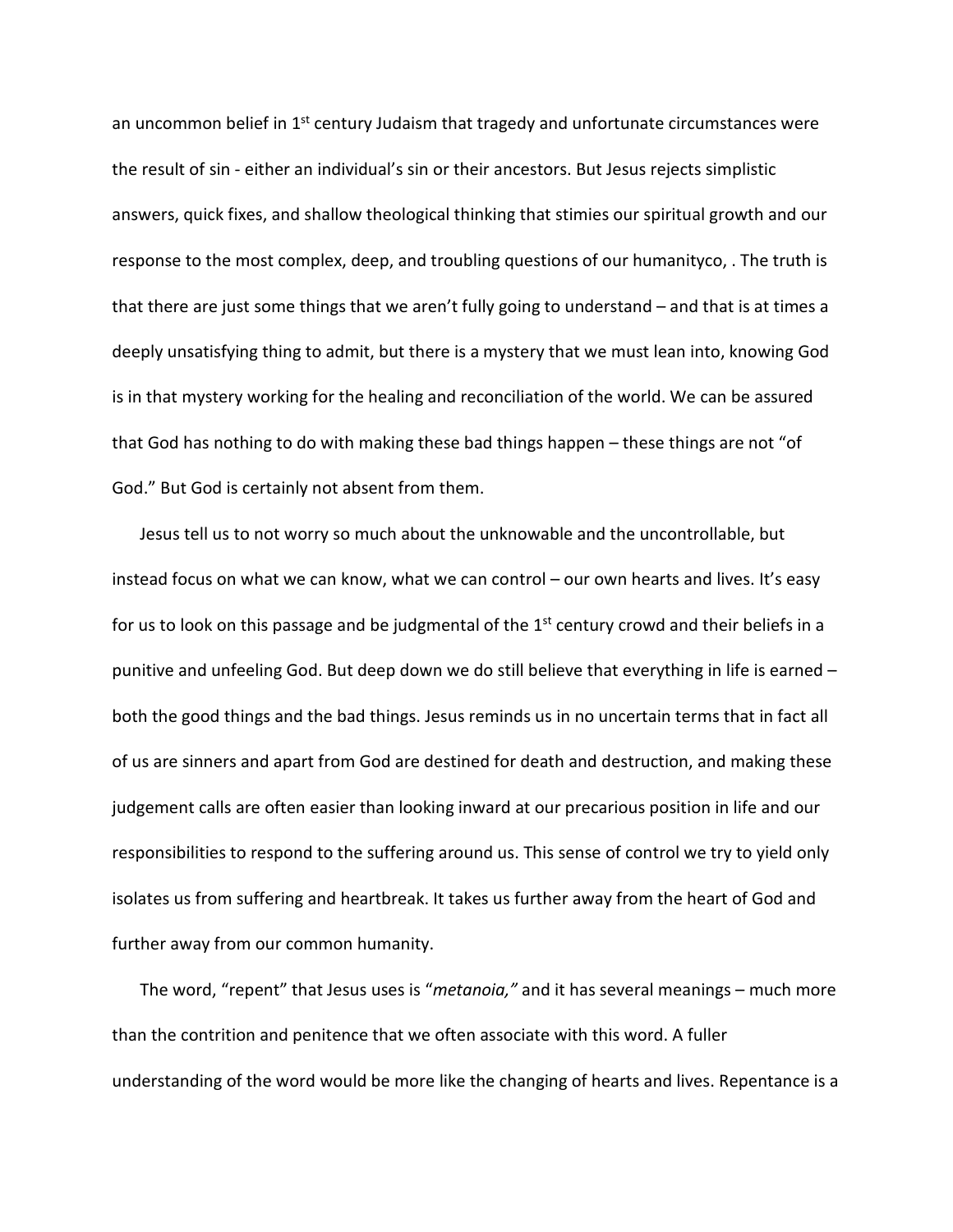continual act in our relationship with God. It is a reorientation of our hearts and lives to God, God's kingdom, God's vision of the world and ourselves.

In his parable of the fig tree Jesus demonstrates what it is to face this mystery of the unknowable, to be open to the possibilities of a future that we do not control. Instead of numbing ourselves or becoming paralyzed at prospect of dealing with a whole world of pain and suffering, Jesus simplifies things, allowing us to understand what are our responsibilities and what is ours to tend to. Jesus is the gardener, helping us to remove that soil which does not nourish, does not serve us in our spiritual lives, and then adds to our lives the necessary nutrients to sustain us our flourishing and the bearing of fruit. Fruits of a greater understandings of ourselves, of God, and of the world. Fruits of service and purpose as we stop worrying the big WHY of suffering and get down to the what is my response? Author and speaker Glennon Doyle puts it this way in her book Untamed<sup>1</sup> -

"Again and again women ask me, "How do I find my purpose? How do I find my people?" My best advice: When heartbreak rings, answer the door…

It's like we really believe that our hearts were meant to be kept hidden away, bubble-wrapped, and under lockdown. As though the point of life is to *not be moved.* That's not the point. When we let ourselves be moved, we discover what moves us. Heartbreak is not something to be avoided; it's something to pursue. Heartbreak is one of the greatest clues of our lives.

The magic of heartbreak is that each person's doorbell rings in response to something specific. What rings your bell? Is it racial injustice? Bullying? Animal cruelty?

<span id="page-2-0"></span><sup>1</sup> Doyle, Glennon. *Untamed.* Pg. 268-269.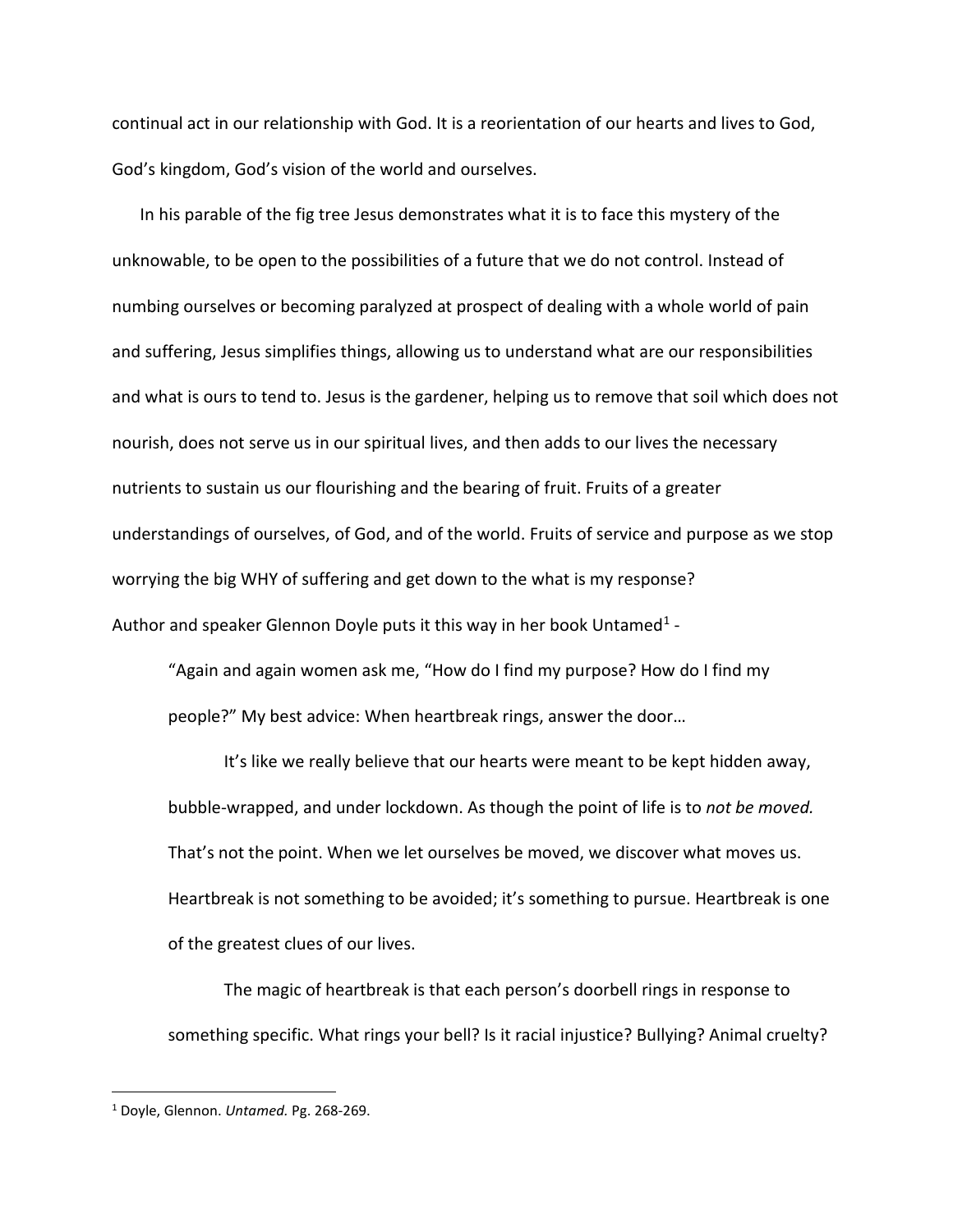Hunger? War? The environment? Kids with cancer? What is it that affects you so deeply that whenever you encounter it, you feel the need to look way? Look there. Where is the pain in the world that you just cannot stand? Stand there. The thing that breaks your heart is the very thing you were born to help heal. Every world changer's work begins with a broken heart.

I met a group of women in Iowa who'd each lost a baby to stillbirth or early infant death. They formed a sisterhood, and together, through education and other kinds of support, they've contributed to lowering the stillbirth rate in their state so significantly that doctors are scratching their heads in disbelief and gratitude. Instead of withdrawing or disconnecting from their suffering, they ran straight toward it. Their shared pain became their bond and their fuel. Now, together, they are saving others from the very heartbreak that brought them together."

We cannot turn away from the suffering of the world. We must do as Jesus says, and turn towards it as we turn towards God. Additionally, Presiding Bishop of the Episcopal Church, Michael Curry reminds us that in doing this work of repentance, "We plant the seeds that will one day grow. We water seeds already planted, knowing that they hold future promise. We lay foundations that need future development. We provide yeast that produces effects beyond our capabilities. We cannot do everything, and there is a sense of liberation in realizing that. Being freed from managing the results of our actions enables us to do something, and do it well."<sup>[2](#page-3-0)</sup>

I don't know why was bombs are being dropped on homes, schools, shelters, and hospitals in Ukraine. I don't know why over 3 million refugees from Ukraine are now displaced

<span id="page-3-0"></span><sup>&</sup>lt;sup>2</sup> Curry, Michael B. "Luke 13:1-9 Commentary, 3<sup>rd</sup> Sunday in Lent." *Feasting on the Word: Year C, Vol. 2.*